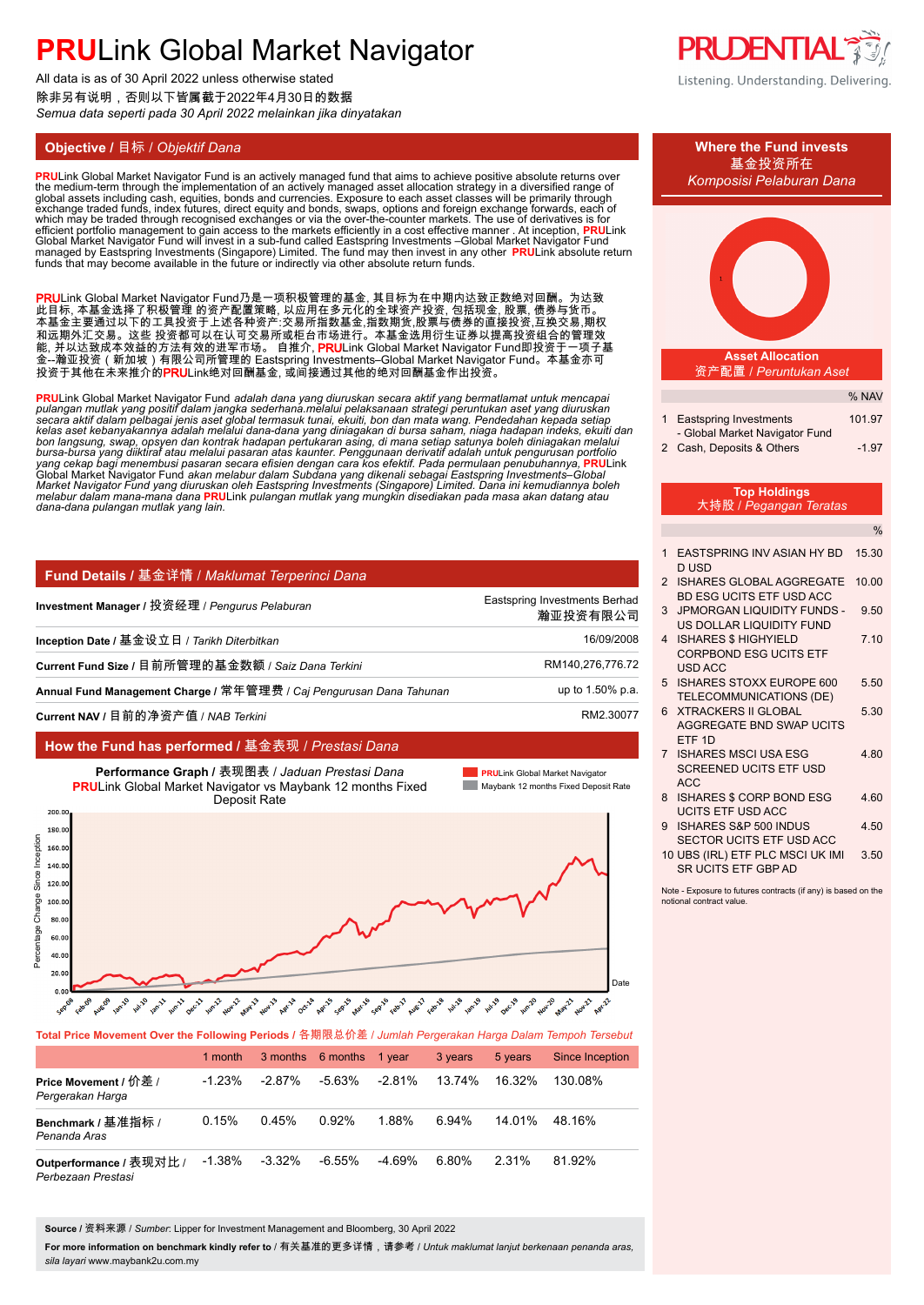All data is as of 30 April 2022 unless otherwise stated 除非另有说明,否则以下皆属截于2022年4月30日的数据 *Semua data seperti pada 30 April 2022 melainkan jika dinyatakan*

## **PRUDENTIAL** Listening. Understanding. Delivering.

### **Monthly Update /** 每月简报 / *Peningkatan Bulanan*

#### **Market Review /** 市场回顾 */ Tinjauan Bulanan*

Global equity markets declined sharply in April with US equities were amongst the worst performing , with the S&P 500 down around -8.7% for the month as growth stocks underperformed amid rising US Treasury yields and expectations for a more hawkish Federal Reserve going forward . European equities returned -6.2% in USD terms in April; Europe remained weak in the absence of any progress towards a resolution to the war in Ukraine.

Asia Pacific ex Japan markets returned -5.4% in USD terms in April, with the prospect of an expansion of lockdowns in China and the ongoing impact on economic activity of the lockdown in Shanghai, as well as the strengthening US Dollar, a drag. Supply disruptions, exacerbated by the ongoing Russia-Ukraine military conflict and widening COVID-19 lockdowns in China, continued to exert upward pressure on goods and commodity prices.

ASEAN markets were among the outperformers in April, outperforming Emerging Markets Asia, with gains led by Indonesia. Indonesia delivered positive equity returns as it is the biggest beneficiary of rising commodity prices.

Global bond markets continued their downtrend as sustained inflationary pressures led to a relentless increase in global interest rates. The strong jobs data in the US helped firm expectations for a more aggressive tightening by the US Federal Reserve. Sustained inflationary pressures also continued to fuel hawkish monetary policy expectation with the US headline consumer price index rising broadly in line with expectations in March to 8.5% YoY, up from 7.9% in February. The US 10Y yield was up by 57bps to 2.89%; the US 2Y yield, which is highly sensitive to Fed policy trajectory outlook, was up by 42bps to 2.70%. In general, long-duration assets have been punished by the sharp rise in yields. The US High Yield market returned -3.63% for the month owing to expectations of a hawkish Fed.

Asia Credit, as represented by the J.P. Morgan Asia Credit Index (JACI), generated a negative return of -2.24% as both High Yield and Investment Grade underperformed amid cautious risk sentiments in the region. Risk sentiment in the region remained cautious given the concerns over the impact of China's lockdowns and the tightening of global financial conditions. Amid this background, spreads of Asian USD investment grade credits remained largely unchanged overall , even as the higher US interest rates pulled returns of the market lower. Stronger performance was seen among investment grade corporates, particularly, financials, metals & mining as well as real estate credits. In contrast, investment grade sovereigns and oil & gas sectors were key laggards, weighed down by interest rate impact given the sectors' longer duration profiles.

全球股市于4 月份挫跌,其中美国是最大的输家之一;标普500指数月内下跌近-8.7%,因为增长型股票在美国国库收益率走高和美联储未来更加鹰派的预期下表现逊 色。欧洲股市4月份以美元计下跌-6.2%;在乌克兰战争停火协议缺乏任何进展的情况下,欧洲市场持续疲弱。

亚太除日本市场4月份以美元计下跌-5.4%,主要受中国封锁扩大的前景、上海封锁对经济活动造成的持续影响以及美元走强拖累。另外,俄乌军事冲突继续演进以及 中国扩大防疫封锁措施使供应链中断情况雪上加霜,并继续对物品和大宗商品价格施加上行压力。

由印尼股市领涨,东盟市场4 月份表现突出,超越新兴市场亚洲。印尼交出正面股票回酬,因为它是大宗商品价格上涨的最大受益者。

全球债券市场延续跌势,归咎于全球利率在持续的通胀压力下不断看涨。美国强劲的就业数据有助于确定美联储更积极收紧政策的预期。此外,持续的通胀压力也继 续助长鹰派的货币政策预期。美国 3 月份总体消费价格指数按年上涨至 8.5%,符合预期,高于2 月份的 7.9%。美国 10 年期国债收益率上涨 57 个基点至 2.89%;对 美联储政策轨迹前景高度敏感的两年期收益率则走高 42 个基点至 2.70%。一般来说,长期资产在收益率急剧上升的情况下遭殃。由于预期美联储将趋向鹰派,美国高 收益市场月内的回报率为-3.63%。

亚洲信贷的代表性指标JPMorgan亚洲信贷指数(JACI)交出-2.24%的负面回酬,因为高收益和投资级证券在区域内的风险情绪趋向谨慎下双双走势落后。鉴于市场 顾虑中国封锁和全球金融状况收紧造成的冲击,区域内的风险情绪保持谨慎。在此背景下,尽管美国利率走高拖低了市场回报,亚洲美元投资级信贷的价差总体上保 持不变。投资级企业,特别是金融、金属和矿业以及房地产信贷的表现更为强劲。 相比之下,投资级主权和石油与天然气是主要输家;这些行业因久期较长而受到利 率影响拖累。

*Pasaran ekuiti global merosot dengan ketara pada bulan April dengan ekuiti AS antara yang mencatatkan prestasi paling teruk, manakala S&P 500 turun sekitar -8.7% di bulan ini kerana stok pertumbuhan memberikan prestasi hambar di tengah-tengah peningkatan hasil Perbendaharaan AS dan jangkaan Rizab Persekutuan akan lebih agresif melangkah ke hadapan. Ekuiti Eropah mencatat pulangan -6.2% dalam terma USD pada bulan April; Eropah kekal lemah kerana ketiadaan sebarang kemajuan ke arah resolusi perang di Ukraine.*

*Pasaran Asia Pasifik luar Jepun mengembalikan -5.4% dalam terma USD pada bulan April, dengan prospek pengembangan sekatan pergerakan di China dan impak berterusan terhadap aktiviti ekonomi ekoran sekatan pergerakan di Shanghai, serta pengukuhan Dolar AS menghambat prestasi. Gangguan bekalan diburukkan lagi oleh konflik ketenteraan Rusia-Ukraine yang berterusan dan sekatan pergerakan COVID-19 yang meluas di China terus memberikan tekanan ke atas harga barangan dan komoditi.*

Pasaran ASEAN antara yang mencatat prestasi cemerlang pada April, mengatasi pencapaian Pasaran Memuncul Asia, dengan keuntungan diterajui oleh Indonesia. *Indonesia memberikan pulangan ekuiti yang positif kerana ia merupakan penerima manfaat terbesar ekoran kenaikan harga komoditi.*

*Pasaran bon global meneruskan aliran menurun apabila tekanan inflasi yang berterusan telah memacu peningkatan kadar global yang bertali arus. Data pekerjaan yang mantap telah membantu jangkaan kukuh tentang pengetatan yang lebih agresif oleh Rizab Persekutuan AS. Tekanan inflasi yang mampan juga terus mendorong jangkaan dasar monetari yang agresif dengan indeks harga pengguna utama AS meningkat secara meluas kepada 8.5% YoY sejajar dengan jangkaan pada Mac, meningkat daripada 7.9% pada Februari. Hasil 10 tahun AS meningkat sebanyak 57 mata asas kepada 2.89%; hasil 2 tahun AS yang sangat sensitif terhadap prospek trajektori dasar Fed, meningkat 42 mata asas kepada 2.70%. Secara umum, aset jangka panjang telah terjejas oleh peningkatan hasil secara mendadak. Pasaran Hasil Tinggi AS mengembalikan -3.63% dalam bulan tinjauan berikutan jangkaan Fed mengambil pendekatan agresif.*

*Kredit Asia, seperti yang diwakili oleh Indeks J.P. Morgan Asia Credit (JACI), menjana pulangan negatif iaitu -2.24% apabila kedua-dua Hasil Tinggi dan Gred Pelaburan memberikan prestasi rendah di tengah-tengah sentimen risiko berwaspada di rantau ini. Sentimen risiko di rantau ini kekal berhati-hati kerana mengambil kira kebimbangan terhadap impak sekatan pergerakan di China dan keadaan kewangan global yang mengetat. Berikutan latar belakang ini, spread kredit gred pelaburan Asia USD sebahagian besarnya kekal seperti sebelum ini, walaupun kadar faedah AS yang lebih tinggi telah mengakibatkan pulangan pasaran menjadi lebih rendah. Prestasi yang lebih mantap dilihat dalam kalangan korporat gred pelaburan khususnya kewangan, logam & perlombongan serta kredit hartanah. Sebaliknya, kerajaan gred pelaburan dan sektor minyak & gas ketinggalan paling banyak, terjejas oleh impak kadar faedah memandangkan profil tempoh sektor yang lebih panjang.*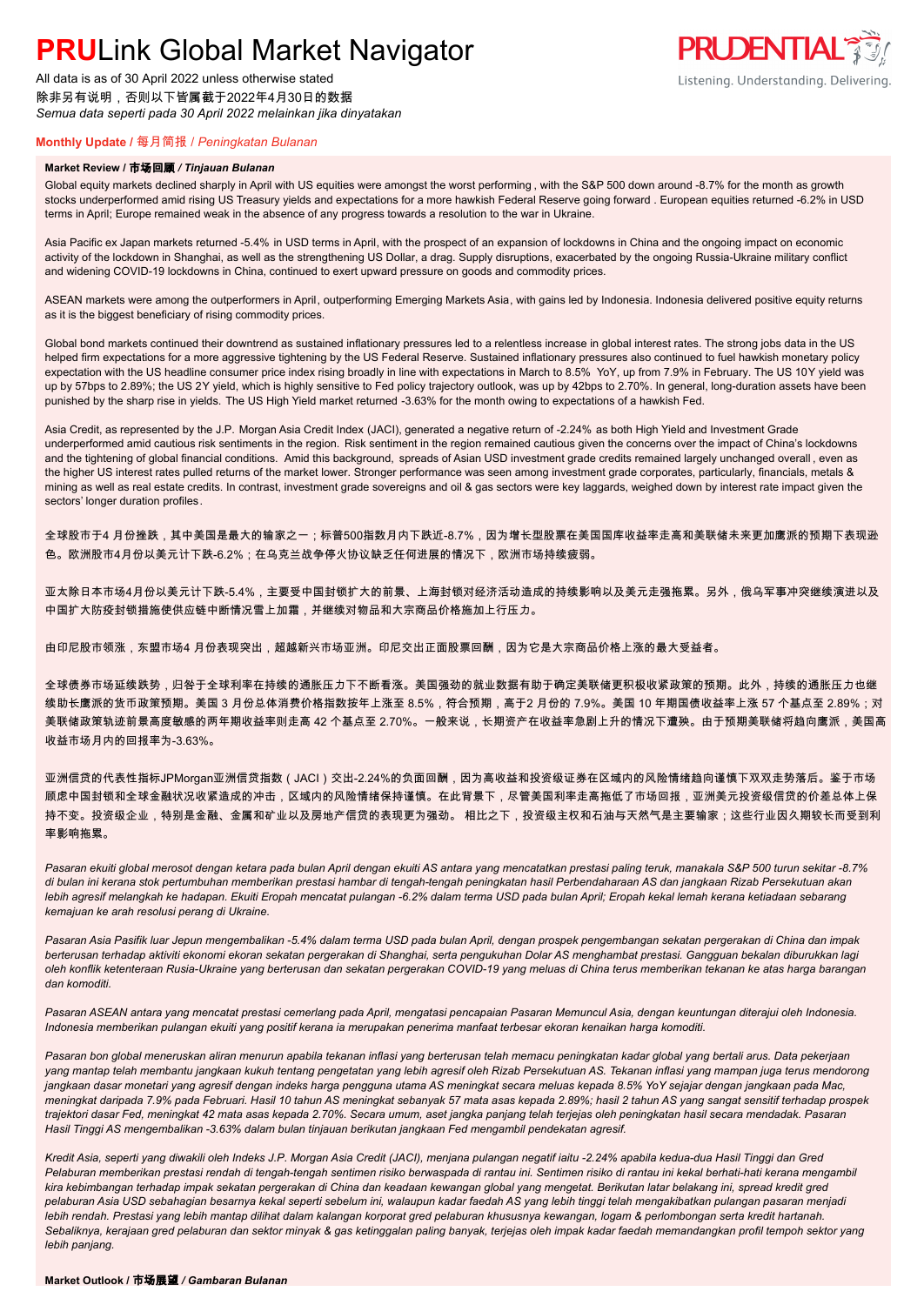

### 除非另有说明,否则以下皆属截于2022年4月30日的数据 *Semua data seperti pada 30 April 2022 melainkan jika dinyatakan*



Listening. Understanding. Delivering.

Market volatility is likely to persist in the near term as concerns around global growth slowdown and still elevated inflation levels remain. We are mindful that the crisis in Ukraine has not completely stabilized yet while China's zero-Covid policy continues to constrain its domestic economic growth, and in turn overall global growth. Commodity prices have climbed significantly but will likely peak when demand side factors start to wane. Central banks will likely stick to their hawkish tones if inflation remains at a heightened level. The rate of inflation is likely to moderate due to higher base effects. While elevated inflationary pressures is likely to keep the Fed on a hawkish stance, we view that the likely rate hikes this year has been well priced in by the market, which may thus cap further disorderly rises in US interest rates from current level.

Control of the pandemic and vaccine roll-out are well underway in many markets, with border re-openings expected to boost global tourism and service-related sectors. There are also fears that corporate earnings have peaked, and that growth is slowing globally.

Global share prices have been volatile with uncertainties around the conflict between Russia and Ukraine as well as rising concerns around stagflation given disruption in the oil and broader commodities supply chains. There has also been a reversal of factor behaviour in the market, with Value and Dividend Yield factors, for example, rebounding after enduring several years of underperformance. Chinese equities have remained weak on the back of the 'Common Prosperity' philosophy and ongoing property slump that began last year, along with more stringent mobility restrictions given the recent COVID-19 outbreak. Though Asian equity valuations remain cheap relative to other regional markets, we remain cognisant of the impact of the US Federal Reserve's interest rate policy , commodity and goods inflation, which drive global volatility.

市场料继续在短期内波动,归咎于全球增长放缓和通胀水平仍然居高不下的顾虑困扰。我们留意到,乌克兰危机尚未完全稳定下来之际,中国新冠疫情清零政策继续 限制国内经济增长,进而打击全球整体增长。大宗商品价格已大幅攀升,但仅可能会在需求因素开始减弱时见顶。各国央行或在通胀保持高企下维持鹰派基调。在基 数效应较高的情况下,通胀率可能会放缓。通货膨胀压力居高不下或使美联储保持鹰派立场,但我们认为,市场已经充分消化今年可能升息的因素,并料限制美国利 率从当前水平无次序地进一步上升。

许多市场的大流行控制和疫苗推广工作正顺利进行,边境重新开放预计将提振全球旅游业和服务相关行业。另外投资者还担心企业盈利已经见顶,同时全球增长正放 缓。

全球股价走势波动;俄罗斯和乌克兰之间的冲突存在不确定性,以及石油和更广泛大宗商品供应链中断加剧了市场对滞胀的担忧。市场的行为因素也出现了逆转,例 如价值和股息收益率因素在经历了数年的低迷走势后反弹。中国提倡的"共同繁荣"理念以及房地产行业去年开始陷入低迷,加上COVID-19 疫情于最近卷土重来导致政 府实施更严格管控,拖累中国股市走势持续疲软。尽管亚洲股票估值相对于其他区域市场仍然低廉,我们依然关注驱动全球波动的美联储利率政策以及商品与物品通 胀带来的影响。

*Volatiliti pasaran berkemungkinan akan berterusan dalam tempoh terdekat berikutan kebimbangan mengenai kelembapan pertumbuhan global dan tahap inflasi yang meninggi masih kekal. Kami sedar bahawa krisis di Ukraine masih belum stabil sepenuhnya manakala dasar sifar Covid China terus mengekang pertumbuhan ekonomi domestiknya, dan seterusnya pertumbuhan global secara keseluruhan. Harga komoditi telah meningkat dengan ketara tetapi mungkin akan memuncak apabila faktor sampingan permintaan mula berkurangan. Bank pusat mungkin akan mengekalkan nada agresif jika inflasi kekal pada tahap yang tinggi. Kadar inflasi berkemungkinan akan menyederhana disebabkan kesan asas yang lebih tinggi. Walaupun tekanan inflasi yang tinggi berkemungkinan mengekalkan Fed pada pendirian yang agresif, kami berpandangan bahawa kemungkinan kenaikan kadar tahun ini telah difaktorhargakan dengan baik oleh pasaran, yang mungkin boleh membataskan kenaikan kadar faedah AS yang tidak teratur daripada paras semasa.*

*Kawalan ke atas pandemik dan pelancaran vaksin sedang giat dijalankan di banyak pasaran, dengan pembukaan semula sempadan dijangka akan menggalakkan pelancongan global dan sektor berkaitan perkhidmatan. Terdapat juga kebimbangan bahawa pendapatan korporat telah mencapai puncak dan pertumbuhan memperlahan di peringkat global.*

*Harga saham global tidak menentu lantaran ketaktentuan seputar konflik antara Rusia dan Ukraine serta kebimbangan yang semakin meningkat mengenai stagflasi berikutan gangguan rantaian bekalan minyak dan komoditi yang lebih meluas. Terdapat juga pembalikan gelagat faktor dalam pasaran, dengan faktor Nilai dan Hasil Dividen, contohnya, melantun semula selepas bertahan dengan prestasi hambar selama beberapa tahun. Ekuiti China kekal lemah di belakang falsafah 'Kemakmuran Bersama' dan kemerosotan hartanah semenjak tahun lalu masih berterusan, berserta sekatan mobiliti yang lebih ketat berikutan penularan wabak COVID-19 baru-baru ini. Meskipun penilaian ekuiti Asia kekal murah berbanding pasaran serantau yang lain, kami tetap menyedari impak dasar kadar faedah Rizab Persekutuan AS, inflasi komoditi dan barangan yang memacu volatiliti peringkat global.*

#### **Fund Review & Strategy /** 基金表现评论与投资策略 */ Tinjauan dan Strategi Dana*

The Fund returned -1.23% for the month, underperforming the benchmark return of 0.15% by 1.38%. Year-to-date, the Fund returned -7.31%, underperforming the benchmark return of 0.61% by 7.92%.

The Fund's tactical overweight to Europe Equities (vs. US Equities) and tactical overweight to USD (vs. EUR) were positive contributors. Key detractors included tactical EM country tilts, such as overweights to Korea and China. The Fund's underweight to EM equities (relative to US), also detracted from performance.

Financial market woes extended into April, as rising inflation and the prospect of more aggressive interest rate hikes, combined with uncertainty around global growth amid the ongoing Russia-Ukraine conflict and strict COVID-19 lockdowns in China, continued to weigh on sentiment. During the month, we increased the Fund's overall underweight position in equities, primarily in US equities, while the Fund's cash balance increased.

We continue to manage exposure selectively from a sector perspective in US equities . Our tactical Asian bond allocation continues in the Fund . While we remain mindful of the ongoing macroeconomic headwinds on individual issuers in the Asian USD credit market , we view that most issuers should be able to weather through the current growth headwinds and rising input prices. The China real estate sector could also see some stabilisation further out should the easing of policy measures be sustained, although property sales, in the near term, could continue to be dampened by the COVID-19 lockdowns.

此基金月内的回酬是-1.23%,基准为0.15%,所以跑输基准1.38%。年度至今,基金录得-7.31%回酬,较提供0.61%回酬的基准逊色7.92%。

基金对欧洲股票(相对于美国股票)的战术性增持以及对美元(相对于欧元)的战术性加码是积极的贡献因素。关键的拖累因素则包括战术性侧重于新兴市场国 家,例如增持韩国和中国。基金减持新兴市场股票(相对于美国)的部署也影响了表现。

金融市场的困境延续至 4 月份,归咎于通胀升温、升息前景更加激进,加上俄乌冲突持续上演以及中国实施严格的抗疫措施引发环绕全球增长的不确定性继续打压市 场情绪。月内,我们提高了基金在股票(主要是美国股票)的整体减持,同时基金的现金余额增加。